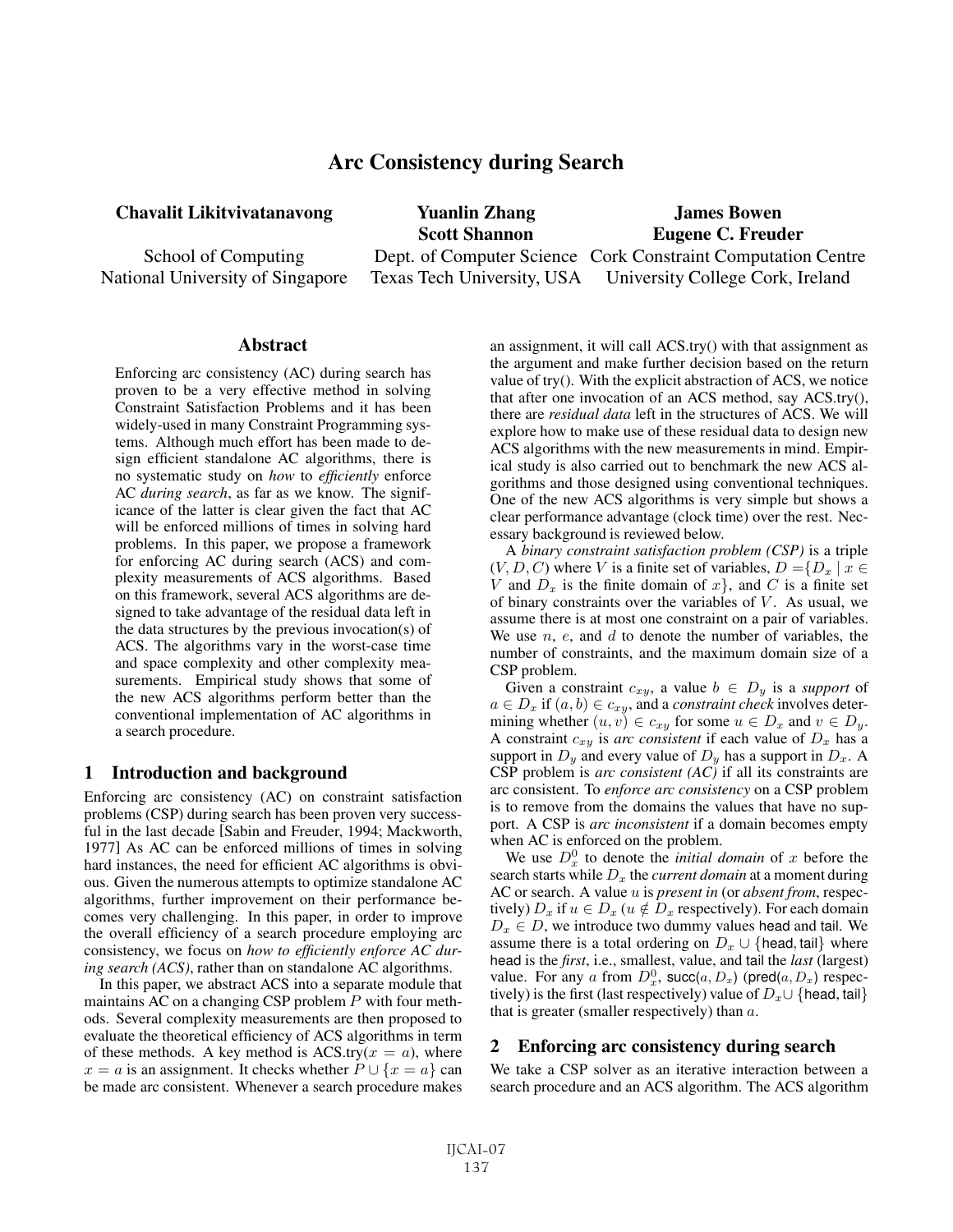can be abstracted into one data component and four methods: a CSP problem P, init( $P_1$ ), try( $x = a$ ), backjump( $x = a$ ), and addInfer( $x \neq a$ ), where  $P_1$  is another CSP problem,  $x \in$ P.V, and  $a \in P.D_x$ . Throughout the paper, P.V,  $P.D_x(x \in$  $P.V$ ), and  $P.C$  denote the set of variables, the domain of x, and the set of constraints of P.

ACS.P is accessible (read only) to a caller. When the context is clear, we will simply use  $P$ , instead of ACS. $P$ .

ACS.init( $P_1$ ) sets P to be  $P_1$  and creates and initializes the internal data structures of ACS. It returns false if  $P$  is arc inconsistent, and true otherwise. ACS.try( $x = a$ ) enforces arc consistency on  $P_1 = P \cup \{x = a\}$ . If the new problem  $P_1$ is arc consistent, it sets  $P$  to be  $P_1$  and returns true. Otherwise,  $x = a$  is discarded, the problem P remains unchanged, and try() returns false. In general, the method can accept any type of constraints, e.g.,  $x \ge a$ . ACS.addInfer( $x \ne a$ ) enforces arc consistency on  $P_1 = P \cup \{x \neq a\}$ . If the new problem  $P_1$  is arc consistent, it sets P to be  $P_1$  and returns true. Otherwise, addInfer() returns false. When MAC infers that x can not take value a, it calls ACS.addInfer( $x \neq a$ ). In general, any constraint can be added as long as it is inferred from the current assignments by the search procedure. ACS.backjump( $x = a$ ) discards from P all constraints added, by ACS.try() or ACS.addInfer(), to  $P$  since (including) the addition of  $x = a$ . The consequences of those constraints caused by arc consistency processing are also retracted. This method does not return a value. We ignore the prefix ACS of a method if it is clear from the context.

A search procedure usually does not invoke the ACS methods in an arbitrary order. The following concept characterizes a rather typical way for a search procedure to use ACS methods. Given a problem P, *a canonical invocation sequence (CIS)* of ACS methods is a sequence of methods  $m_1$ ,  $m_2, \ldots, m_k$  satisfying the following properties: 1)  $m_1$  is init(P<sub>1</sub>) and for any  $i$  (2  $\leq i \leq k$ ),  $m_i \in \{try()$ , addInfer(), backjump()}; 2)  $m_1$  returns true if  $k \geq 2$ ; 3) for any try( $x = a$ ) and addInfer( $x \neq a$ )  $\in \{m_2, \ldots, m_k\}, x \in$ ACS.P.V and  $a \in D_x$  at the moment of invocation; 4) for any  $m_i$ =backjump( $y = a$ ) where  $2 \le i \le k$ ,  $m_{i-1}$  must be an invocation of try() or addInfer() that returns false, and there exists  $m_j$  such that  $2 \le j < i - 1$  and  $m_j = try(y = a)$ and there is no backjump( $y = a$ ) between  $m_i$  and  $m_i$ ; 5) for any  $m_i$ =addInfer() where  $2 \le i \le k$ , if it returns false,  $m_{i+1}$ must be backjump(). Note that an arbitrary canonical invocation sequence *might not* be a sequence generated by any meaningful search procedure.

Example Algorithm 1 (line 1–15) illustrates how MAC [Sabin and Freuder, 1994] can be designed using ACS.

#### 2.1 Template implementation of ACS methods

To facilitate the presentation of our ACS algorithms, we list a template implementation for each ACS method in Algorithm 1. Since try() could change the internal data structures and the domains of the problem  $P$ , it simply backups the current state of data structures with timestamp $(x, a)$  (line 18) before it enforces arc consistency (line 19–21). An alternative is to "backup the changes" which is not discussed here because it does not affect any complexity measures of ACS algorithms (except possibly the clock time). ACS-X.propagate() follows



that of AC-3 [Mackworth, 1977]. ACS-X.addInfer( $x \neq a$ ) (line 23) does not call backup() because  $x \neq a$  is an inference from the current assignments and thus no new backup is necessary.

#### 2.2 Complexity of ACS algorithms

We present several types of the time and space complexities for ACS algorithms. The *node-forward time complexity* of an ACS algorithm is the worst-case time complexity of ACS.try( $x = a$ ) where  $x \in P.V$  and  $a \in D_x$ . An *incremental sequence* is a consecutive invocations of ACS.try() where each invocation returns true and no two invocations involve the the same variable (in the argument). The *path-forward time complexity* of an ACS is the worst-case time complexity of any incremental sequence with any  $k \leq n$  (the size of P.V) invocations. *Node-forward space complexity* of an ACS algorithm is the worst case space complexity of the internal data structures (excluding those for the representation of the problem <sup>P</sup>) for ACS.try(<sup>x</sup> = <sup>a</sup>). *Path-forward space complexity*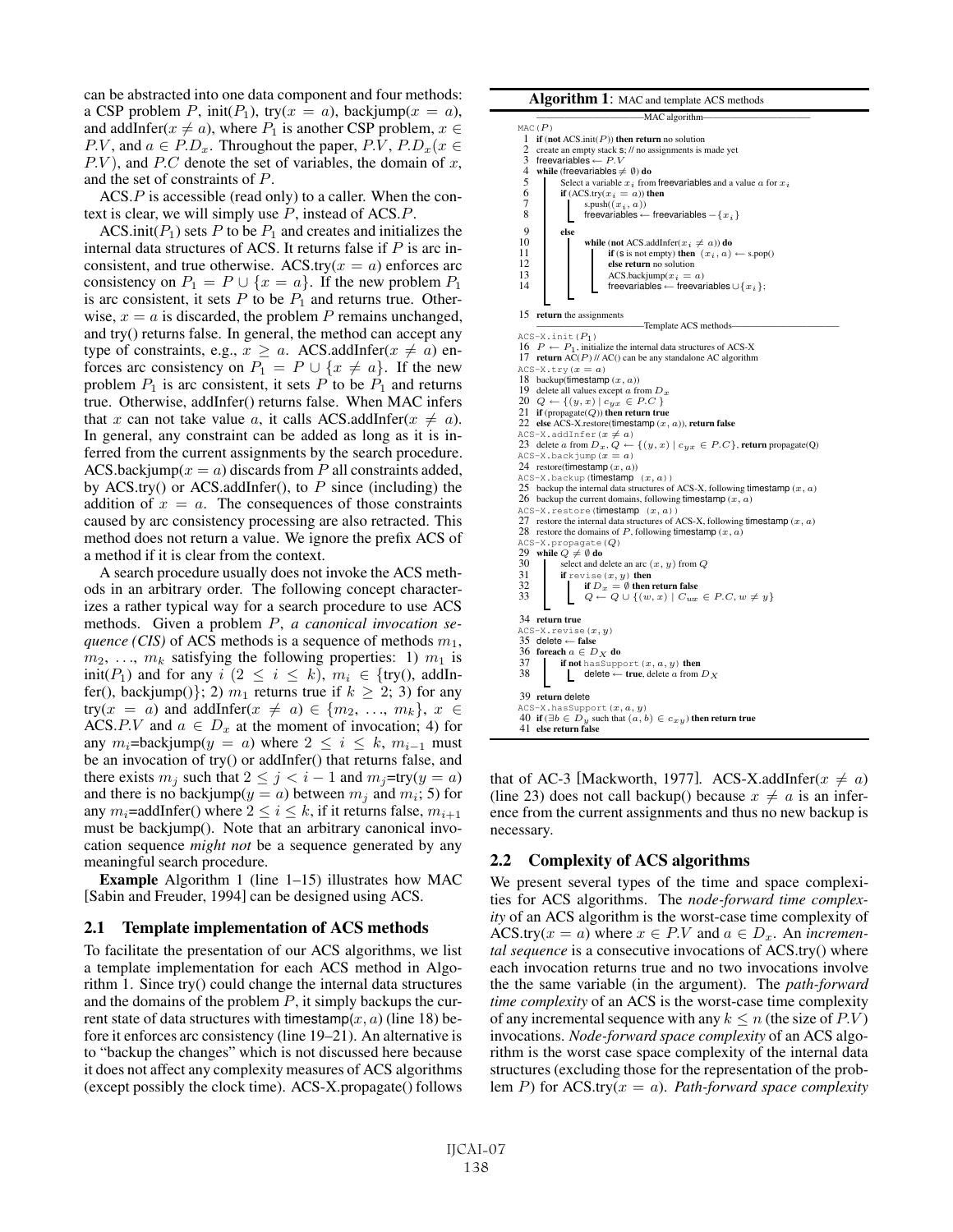of an ACS algorithm is the worst case space complexity of the internal data structures for any incremental sequence with n invocations.

In empirical studies, the number of constraint checks is a standard cost measurement for constraint processing. We define for ACS two types of redundant checks. Given a CIS  $m_1, m_2, ..., m_k$  and two present values  $a \in D_x$  and  $b \in D_y$ at  $m_t(2 \le t \le k)$ , a check  $c_{xy}(a, b)$  at  $m_t$  is a *negative repeat (positive repeat respectively)* iff 1)  $(a, b) \notin c_{xy}$   $((a, b) \in c_{xy})$ respectively), 2)  $c_{xy}(a, b)$  was performed at  $m_s(1 \leq s < t)$ , and 3) b is present from  $m_s$  to  $m_t$ .

## 3 ACS in folklore

Traditionally, ACS is simply taken as an implementation of standard AC algorithms in a search procedure. Let us first consider an algorithm ACS-3 employing AC-3. It is shown in Algorithm 2 where only methods different from those in Algorithm 1 are listed.

| Algorithm 2: ACS-3 and ACS-3.1 record                                                         |  |  |  |  |  |
|-----------------------------------------------------------------------------------------------|--|--|--|--|--|
| $ACS-3$                                                                                       |  |  |  |  |  |
| $ACS-3.$ init $(P_1)$                                                                         |  |  |  |  |  |
| $1 \quad P \leftarrow P_1$ , initialize the internal data structures of ACS-X                 |  |  |  |  |  |
| 2 return AC-3 $(P)$                                                                           |  |  |  |  |  |
| $ACS-3$ .backup (timestamp $(x, a)$ )                                                         |  |  |  |  |  |
| 3 backup the current domains, following timestamp $(x, a)$                                    |  |  |  |  |  |
| ACS-3. restore (P, timestamp $(x, a)$ )                                                       |  |  |  |  |  |
| 4 restore the domains, following timestamp $(x, a)$                                           |  |  |  |  |  |
| $ACS-3.$ hasSupport $(x, a, y)$                                                               |  |  |  |  |  |
| $5\,b \leftarrow$ head                                                                        |  |  |  |  |  |
| 6 while $b \leftarrow \text{succ}(b, D_y)$ and $b \neq \text{tail do}$                        |  |  |  |  |  |
| if $(a, b) \in C_{xy}$ then return true                                                       |  |  |  |  |  |
| 7 return false                                                                                |  |  |  |  |  |
| -ACS-3.1 record-                                                                              |  |  |  |  |  |
| $ACS-3.1$ record.init $(P_1)$                                                                 |  |  |  |  |  |
| $8\quad P \leftarrow P_1$                                                                     |  |  |  |  |  |
| 9 $\forall c_{xy} \in P.C$ and $\forall a \in D_x$ , initialize last $(x, a, y)$              |  |  |  |  |  |
| 10 return AC-3.1( $P$ )                                                                       |  |  |  |  |  |
| $ACS-3.1$ record.backup( $time stamp(x, a)$ )                                                 |  |  |  |  |  |
| 11 $\forall c_{xy} \in P, a \in D_x$ , backup last $(x, a, y)$ , following timestamp $(x, a)$ |  |  |  |  |  |
| 12 backup the current domains, following timestamp $(x, a)$                                   |  |  |  |  |  |
| $ACS-3.1$ record.restore( <b>timestamp</b> $(x, a)$ )                                         |  |  |  |  |  |
| 13 restore the data structure last (), following timestamp $(x, a)$                           |  |  |  |  |  |
| 14 restore the domains, following timestamp $(x, a)$                                          |  |  |  |  |  |
| $ACS-3.1$ record.hasSupport $(x, a, y)$                                                       |  |  |  |  |  |
| 15 $b \leftarrow$ last $(x, a, y)$ ; if $b \in D_y$ then return true                          |  |  |  |  |  |
| 16 while $b \leftarrow \text{succ}(b, D_u)$ and $b \neq \text{tail do}$                       |  |  |  |  |  |
| if $(a, b) \in c_{xy}$ then $\{ \text{ last}(x, a, y) \leftarrow b \}$ ; return true }<br>17  |  |  |  |  |  |
| 18 return false                                                                               |  |  |  |  |  |

Proposition 1 ACS-3 is correct with respect to any CIS. Node-forward and path-forward complexity of ACS-3 are both  $O(ed^3)$  while node-forward and path-forward space complexity are  $O(ed)$ . It can not avoid any positive or negative repeats.

It is well known that variable-based AC-3 can be implemented with space  $O(n)$ . The same is also true for ACS-3.

We next introduce ACS-3.1record, an algorithm that employs AC-3.1 [Bessiere *et al.*, 2005]. It is listed in Algorithm 2 in which methods that are same as the template ACS methods are omitted. AC-3.1 improves upon AC-3 simply by using a data structure last $(x, a, y)$  to remember the first support of a of x in  $D<sub>y</sub>$  in the latest revision of  $c_{xy}$ . When  $c_{xy}$  needs to be revised again, for each value a of x, AC-3.1 starts the search of support of a from  $\textsf{last}(x, a, y)$ .  $\textsf{last}(x, a, y)$ 



satisfies the following two invariants: *support invariant* —  $(a, \text{last}(x, a, y)) \in c_{xy}$ , and *safety invariant* — there exists no support of a in  $D_y$  that comes before last $(x, a, y)$ . The function hasSupport() (line 15–18) follows the same way as AC-3.1 to find a support. Note that in restore(), the removed values are restored in the *original* ordering of the domains, which is critical for the correctness of ACS-3.1record.

Theorem 1 ACS-3.1record is correct with respect to any CIS. Node-forward and path-forward time complexity of ACS-3.1 record are both  $O(ed^2)$  while node-forward and path-forward space complexity are  $O(ed)$  and  $O(ned)$  respectively. It can neither fully avoid negative nor positive repeats.

The node-forward space complexity of ACS-3.1record can be improved to  $O(ed \min(n, d))$  [van Dongen, 2003].

Example In this example we focus on how a support is found in a CIS of ACS-3.1record methods. Consider the following CIS:  $m_i = \text{try}(z = c)$  (returning false) and  $m_{i+1}$  $=$  try( $z = d$ ). Assume before  $m_i$ , P is arc consistent and contains some constraints and domains shown in Figure 1(a) where only the supports of  $a, c$ , and  $d$  are explicitly drawn. Assume last $(x, a, y)=b_1$  before  $m_i$ . During  $m_i$ , we need to find a new support for  $a \in D_x$  because  $b_1$  is deleted due to the propagation of  $z = c$ . Assume last $(x, a, y)$  was updated by ACS-3.1 record to the support  $b_4$  before  $m_i$  returns false. Since  $P \cup \{z = c\}$  is arc inconsistent, last $(x, a, y)$  is restored to be  $b_1$  by  $m_i$ . In  $m_{i+1}$ , a new support is needed for  $a \in D_x$  since  $b_1$  is deleted due to the propagation of  $z = d$ . ACS-3.1 record needs to check  $b_2$  and  $b_3$  before it finds the support  $b_4$ . Value  $b_2$  is present from  $m_i$  to  $m_{i+1}$ , and  $(a, b_2) \in c_{xy}$  was checked in both  $m_i$  and  $m_{i+1}$ . The constraint check  $(a, b_2) \in c_{xy}$  is a negative repeat at  $m_{i+1}$ .

#### 4 Exploiting residual data

A key feature of ACS-3 and ACS-3.1record is that they are faithful to the respective AC algorithms. We will focus on ACS and investigate new ways to make use of the fact that the methods of an ACS algorithm are usually invoked many times (millions of times to solve a hard problem) by a search procedure.

#### 4.1 ACS-residue

In this section, we design a new algorithm ACS-residue, listed in Algorithm 3, that extends the ideas behind AC-3 and AC-3.1. Like ACS-3.1record, ACS-residue needs a data structure last $(x, a, y)$  for every  $c_{xy} \in C$  and  $a \in D_x$ . After ACS-residue.init( $P_1$ ), last(x, a, y) is initialized to be the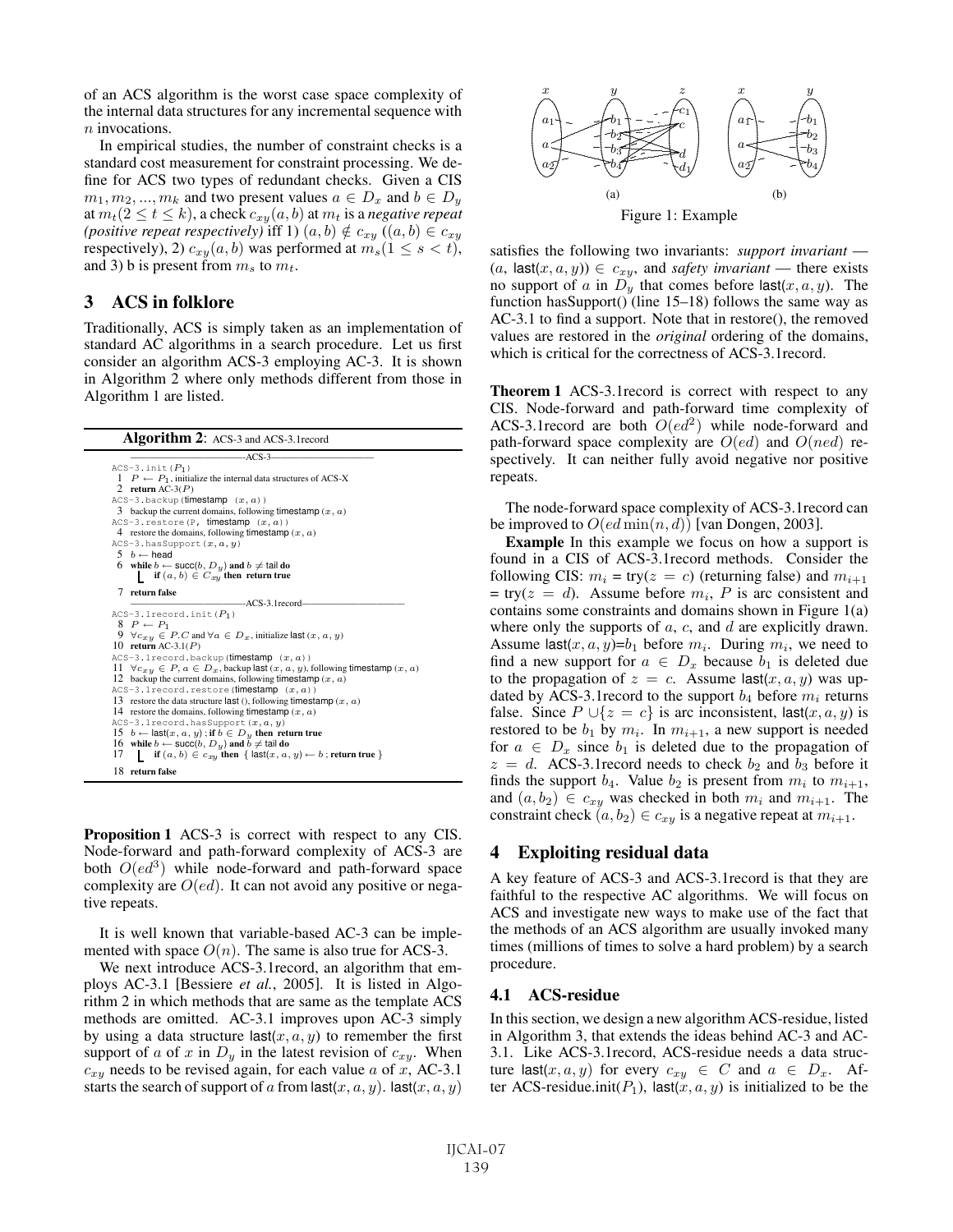first support of  $\alpha$  with respect to  $c_{xy}$ . At every invocation of ACS-residue.try() or ACS-residue.addInfer(), when finding a support for a value a of  $D_x$  with respect to  $c_{xy}$ , ACSresidue.hasSupport $(x, a, y)$  first checks (line 3) if last $(x, a, y)$ is still present. If it is, a support is found. Otherwise, it searches (line  $3-5$ ) the domain of y from scratch as AC-3 does. If a new support is found, it will be used to update last $(x, a, y)$  (line 5). The method is called ACS-residue because ACS-residue.try() or ACS-residue.addInfer() simply reuses the data left in the last() structure by the previous invocations of try() or addInfer(). Unlike ACS-3.1record, ACSresidue does not maintain last() in backup() and restore().

Algorithm 3: ACS-residue

 $\overline{ \text{ACS} \cdot \text{residue} \cdot \text{init}(P_1) \{ \text{same as ACS} \cdot \text{3}.1 \text{record}.\text{init}(P_1) \} }$  $ACS-residue.backup$  (timestamp  $(x, a)$ ) 1 backup the current domains, following timestamp  $(x, a)$ <br>CS-residue restore (timestamp  $(x, a)$ ) ACS-residue.restore(timestamp 2 restore the domains of  $P$ , following timestamp  $(x, a)$  $ACS-residue. has Support (x, a, y)$ 3 if last( $x, a, y$ )  $\in D_y$  then return true else  $b \leftarrow$  head<br>4 while  $b \leftarrow \text{succ}(b, D_y)$  and  $b \neq \text{tail}$  do<br>5 if  $(a, b) \in c_{xy}$  then { last( $x, a, y$ )  $\leftarrow b$ ; return true } 6 return false ————————————-ACS-resOpt———————————  $ACS-resOpt.int(P_1)$ 7  $P \leftarrow P_1$ 8  $\forall c_{xy} \in P.C$  and  $\forall a \in D_x$ , initialize last  $(x, a, y)$  and stop  $(x, a, y)$ <br>9 return AC-3.1(*P*)  $ACS-resOpt.backup$ (timestamp  $(x, a)$ ) 10 backup the current domains of  $P$ , following timestamp  $(x, a)$  $ACS-resOpt.restore$ ( $\tt{timesamp}$   $(x, a)$ ) 11 restore the domains, following timestamp  $(x, a)$ ACS-resOpt.try( $x = a$ )<br>12  $\forall c_{xy} \in P.C$  and  $\forall a \in D_x$ , stop( $x, a, y$ ) ← last( $x, a, y$ ) 13 backup(timestamp  $(x, a)$ ) 14 delete all the values except a from  $D_x$ ,  $Q \leftarrow \{(y, x) \mid c_{yx} \in P.C\}$ <br>15 if propagate(*Q*) then return true 16 else {restore(timestamp  $(x, a)$ ), return false }<br>ACS-resOpt.addInfer( $x \neq a$ ) 17  $\forall c_{xy} \in P.C$  and  $\forall a \in D_x$ , stop $(x, a, y) \leftarrow$  last $(x, a, y)$ 18 delete a from  $D_x, Q \leftarrow \{(y, x) | c_{yx} \in P.C \}$ 19 return propagate(Q)  $S$ -resOpt.hasSupport( $x, a, y$ ) 20  $b \leftarrow$  last( $x, a, y$ ) ; if  $b \in D_y$  then return true 21 while  $b \leftarrow \text{circ}(b, D_y^0)$  and  $b \in D_y$  and  $b \neq \text{stop}(x, a, y)$  do 22 **if**  $(a, b) \in c_{xy}$  then last $(x, a, y) \leftarrow b$ ; return true 23 return false

Theorem 2 ACS-residue is correct with respect to any CIS. Node-forward and path-forward time complexity of ACSresidue are  $O(ed^3)$  and  $O(ed^3)$  respectively while nodeforward and path-forward space complexity are both  $O(ed)$ . It fully avoids positive repeats but avoids only some negative repeats.

Compared with ACS-3.1record, ACS-residue has a better space complexity but a worse time complexity. ACS-residue does not need to backup its internal data structures.

Example Consider the example in the previous section. Before  $m_i$ , i.e., ACS-residue.try( $z = c$ ), the problem is arc consistent and last $(x, a, y)=b_1$ . During  $m_i$ , assume ACSresidue updates last $(x, a, y)$  to be  $b_4$  before it returns false. After  $m_i$ , only the deleted values are restored to the domains but nothing is done to last() structure and thus  $\textsf{last}(x, a, y)$ is still  $b_4$  ( $b_4$  is a residue in last()). In  $m_{i+1}$ , i.e., ACSresidue.try( $z = d$ ), when has Support() tries to find a support for a of  $D_x$ , it checks first last $(x, a, y)$ .  $b_4$  is present and thus a support of a. In contrast, ACS-3.1record.try( $z = d$ ) looks for a support for a from  $b_1 \in D_y$ . Through this example, it is clear that ACS-residue can save some constraint checks that ACS-3.1record can not save (the converse is also true obviously).

#### 4.2 ACS-resOpt

ACS-residue's node-forward complexity is not optimal. We propose another algorithm, ACS-resOpt (listed in Algorithm 3), that has optimal node-forward complexity while using the residues in last(). The idea is to remember the residues in last $(x, a, y)$  by stop $(x, a, y)$  (line 12 and line 17) at the beginning of try() and ACS-resOpt.addInfer(). Then when has Support $(x, a, y)$  looks for a support for  $a \in D_x$  and last $(x, a, y) (=b)$  is not present, it looks for a new support *after* b (line 21), instead of the beginning of the domain. The search could go through the tail and back to the head and continue until encounter  $stop(x, a, y)$ . For simplicity, in line 21 of has Support(), the initial domain of the problem  $P$  is used: cirSucc $(a, D_y^0)$  = succ(head, $D_y^0$ ) if succ $(a, D_y^0)$  = tail; otherwise cirSucc(a,  $D_y^0$ ) = succ(a,  $D_y^0$ ). In our experiment however, we implement hasSupport() using the *current* domain.

Theorem 3 ACS-resOpt is correct with respect to any CIS. Node-forward and path-forward time complexity are  $O(ed^2)$ and  $O(ed^3)$  respectively while node-forward and pathforward space complexity are both  $O(ed)$ . It fully avoids positive repeats but avoids only some negative repeats.

**Example** Consider the constraint  $c_{xy}$  in Figure 1(b) before ACS-resOpt.try(). The supports of  $\alpha$  are drawn explicitly in the graph. Assume last $(x, a, y) = b_2$  before try(). ACSresOpt.try() will first set  $stop(x, a, y)=b_2$ . Assume in the following constraint propagation  $b_2$  is deleted due to other constraints on y. ACS-resOpt.hasSupport $(x, a, y)$  will search a support for a after  $b_2$  and find the new support  $b_4$ . Assume  $b_4$  is later deleted by constraint propagation. ACSresOpt.hasSupport $(x, a, y)$  will start from  $b_4$ , go through the tail and back to the head, and finally stop at  $b_2$  because stop $(x, a, y)=b_2$ . No support is found for a and it will be deleted from the current domain.

#### 5 ACS with adaptive domain ordering

To explore the theoretical efficiency limits of ACS, we propose the algorithm ACS-ADO with optimal node-forward and path-forward time complexity. ACS-ADO employs an adaptive domain ordering: a deleted value is simply restored to the end of its domain in restore(), while in ACS-3.1record, it is restored in regard of the total ordering on the initial domain. As a result, when finding a support by using last(), it is sufficient for hasSupport() to search to the end of the domain (rather than going back to the head of the domain as done by ACS-resOpt).

ACS-ADO, listed in Algorithm 4, needs the data structures  $\textsf{lastp}(x, a, y)$ , buf $(a, y)$  for every  $c_{xy} \in P.C$  and  $a \in D_x$ . The content of last  $p(x, a, y)$  and buf $(a, y)$  is a pointer p to a *supporting node* that has two components p↑.bag and p↑.for. If buf $(a, y)=p$ , p↑ for is a and p↑ bag is the set  $\{b \in D_u \mid$ lastp $(y, b, x)$ ↑.for=a}. lastp $(x, b, y)$ ↑.for is a value of  $D_y$ .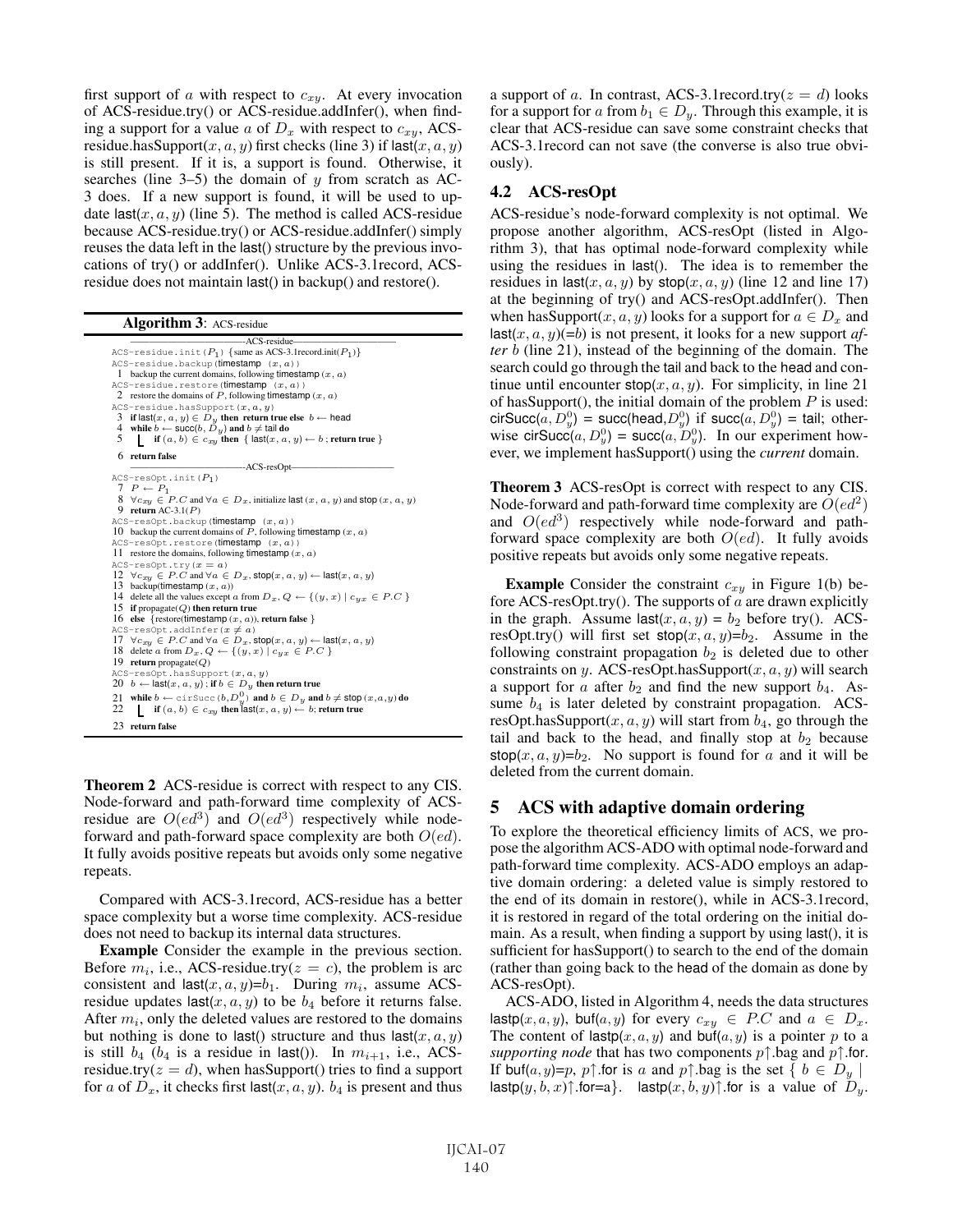Algorithm 4: ACS-ADO

 $ACS-ADO.init(P<sub>1</sub>)$  $1 \quad \forall c_{xy} \in P.C$  and  $\forall a \in D_x$ , last  $(x, a, y) \leftarrow$  head 2  $\forall c_{xy} \in P.C$  and  $\forall a \in D_x \cup \{\text{tail}\}\$  lastp  $(x, a, y) \leftarrow NULL$ <br>3 flag ← AC-3.1(*P*) // AC-3.1 will populate last 4 **foreach**  $c_{xy}$  ∈ *P.C* and each  $a$  ∈  $D_x$  **do**<br>
5 **b** ← last  $(x, a, y)$ <br> **if buf**  $(b, x) = NULL$  **then buf**  $(b, x)$  ← createNode  $(b)$ add a to buf  $(b, x)$ †.bag, lastp  $(x, a, y) \leftarrow$  buf  $(b, x)$ 8 return flag ACS-ADO.backup ( $P$ , timestamp ( $x$ ,  $a$ ))<br>9 backup the current domains, following timestamp ( $x$ ,  $a$ )  $ACS-ADO. restore(P, timestamp(x, a))$ 10 **foreach** variable  $y \in P.V$  **do**<br>11 **f** restore the deleted values 11 restore the deleted values to the end of  $D_y$ , following timestamp  $(x, a)$ <br>12 let v be the first restored value 12 let v be the first restored value<br>13 **forwach**  $c_{x,y} \in P.C$  **do** 13 **foreach**  $c_{xy} \in P.C$  **do**<br>14 **swap buf**  $(v, x)$  and **buf** (tail, x) swap buf  $(v, x)$ †.for and buf  $(v, \text{tail})$ †.for  $\texttt{ACS-ADO}.\texttt{remove}(b, y)$ 15  $c \leftarrow$  succ  $(b, D_y)$ 16 if  $|\text{buf}(b, x)\rangle \cdot \text{bag}| > |\text{buf}(c, x)\rangle \cdot \text{bag}|$  then<br>swap buf  $(b, x)$  and buf  $(c, x)$ , swap buf  $(b, x)\rangle \cdot \text{for}$  and buf  $(b, x)\rangle \cdot \text{for}$ 17 foreach  $v \in \text{buf}\,(b,x)$ ↑.bag do update  $(v,c,x,y,b)$ 18 delete b from  $D_y$  $ACS-ADO. has Support(x, a, y)$ 19  $b \leftarrow$  lastp  $(x, a, y)$ † .for 20 if  $(a, b) \in c_{xy}$  then return true else  $b_1 \leftarrow b$ 21 while  $b \leftarrow \text{succ}(b, D_y)$  and  $b \neq \text{tail }$  do<br>22 if  $(a, b) \in c_{xy}$  then {update  $(a, b, x, y, b_1)$ , return true } 23 update  $(a, \text{tail}, x, y, b_1)$ , return false S-ADO.createNode(b) 24 create a supporting node  $p$  such that  $p\uparrow$  bag ← {},  $p\uparrow$  for ←  $b$ 25 return  $p$  $ACS-ADO$ .update $(a, b, x, y, b_1)$ 26 delete a from buf  $(b_1, x)$ ↑.bag<br>27 if buf  $(b, x) = NULL$  then buf  $(b, x) \leftarrow$  createNode  $(b)$ 28 add a to buf  $(b, x)$  $\uparrow$  bag, lastp  $(x, a, y) \leftarrow$  buf  $(b, x)$ 

ACS-ADO maintains on lastp(x, a, y) the *safety invariant*, i.e., there is no support of a before the value last  $p(x, a, y)$  for in  $D_y$ , and the *presence invariant*, i.e., last  $p(x, a, y)$  for is present in D<sup>y</sup> or the tail of Dy. It also maintains the *correspondence invariant*, i.e., last  $p(x, a, y)$  *for=b* if and only if  $a \in \text{buf}(b,x)$ <sup> $\uparrow$ </sup>.

With the safety and presence invariants on lastp(), to find a support of  $a \in D_x$  with respect to  $c_{xy}$ , ACS-ADO.hasSupport(x, a, y) starts from lastp(x, a, y) $\uparrow$ .for(line 19) and stops by the tail of  $D_y$  (line 21). When a new support is found, last  $p(x, a, y)$  is updated (line 22) by update that guarantees the correspondence invariant (line 26–28). ACS-ADO.hasSupport assures the safety invariant on lastp. When removing a value, say b of  $D_y$ , ACS-ADO.remove(b, y) finds the first present value c after b (line 15) and makes buf(b, x) point to the node with smaller bag (line 16). It then updates (line 17) last  $p(x, a, y)$  for all  $a \in \text{buf}(b, x)$  for lag. In this way, we always update the lastp() structures for a smaller number of values. When restoring deleted values, for each variable y, ACS-ADO.restore(timestamp $(x, a)$ ) restores all the deleted values after timestamp(x, a) to the end of  $D<sub>y</sub>$  (line 11). Note that tail is greater than any values in  $D_y$ . Since there might be some values whose last  $p(x, a, y)$  for is tail of  $D_y$ , we need to swap the supporting nodes in  $\text{buf}(v, x)$  and  $\text{buf}(\text{tail}, x)$  (line 13–14).

Example Figure 2(a) shows the data structures of the values of  $D_x$  with respect to  $c_{xy}$ . The nodes with 1 to 4 and a to d represent values of  $D_y$  and  $D_x$ . The value of a node disconnected from the linked list is *not* in the current domain. The nodes with area labelled by "bag" are supporting nodes.



Figure 2: Examples for remove() and restore()

The arrow from a supporting node, say  $p_1$ , to the value node 1 means  $p_1 \uparrow$ .for=1, and the arrow from a value node, say 1, to the supporting node  $p_1$  implies buf(1, x)= $p_1$ . An arrow from the lastp area of a value node, say  $a$ , to a supporting node  $p_1$ implies last  $p(x, a, y)$  $\uparrow$ . for= $p_1$ . An arrow from the bag area of a supporting node, say  $p_1$ , to a value node, say  $a$ , implies that  $a \in p_1 \uparrow$  bag. Note that the details of lastp (buf respectively) structures of the values of  $D_y$  ( $D_x$  respectively) are omitted.

Assume value 1 is removed. Since buf $(1, x)$  $\uparrow$  bag is larger than that of value 2 that is the first present successor of 1, the method remove() swaps buf(1, x) and buf(2, x) and swap buf(1, x) $\uparrow$ .for and buf(2, x) $\uparrow$ .for. Now a and b are pointing to value 2 through  $p_1$ . Then c of  $p_2 \uparrow$  bag is made to point  $p_1$ . Figure 2(b) shows structures after the removal of 1.

Consider another data structures shown in Figure 2(c). Assume 1 needs to be restored to  $D_y$ . Since 1 is the first restored value, all values pointing to tail should now point to 1. The method restore() simply swaps buf(1, x) and buf(tail, x) and swaps buf $(1, x)$ †.for and buf $(tail, x)$ †.for (Figure 2(d)). In constant time, all the values previously pointing to tail are now pointing to 1 through the supporting node  $p_5$ .

**Proposition 2** Consider any incremental sequence with  $n$ invocations, The cumulated worst-case time complexity of ACS-ADO.remove() in the sequence is  $O(ed \lg d)$ .

Theorem 4 ACS-ADO is correct with respect to any CIS. Node-forward and path-forward time complexity are  $O(ed^2)$ while node-forward and path-forward space complexity are  $O(ed)$ . ACS-ADO fully avoids negative repeats but does not avoid any positive repeats.

## 6 Experiments

The new ACS algorithms are benchmarked on random binary constraint problems and Radio Link Frequency Assignment Problems (RLFAPs). The sample results on problems  $(n = 50, e = 125)$  at phase transition area are shown in Figure 3 where the constraint checks are the average of 50 instances and the time is total amount for those instances. The experiments were carried out on a DELL PowerEdge 1850 (two 3.6GHz Intel Xeon CPUs) with Linux 2.4.21. We use dom/deg variable ordering and lexicographical value ordering. The constraint check in our experiment is very cheap.